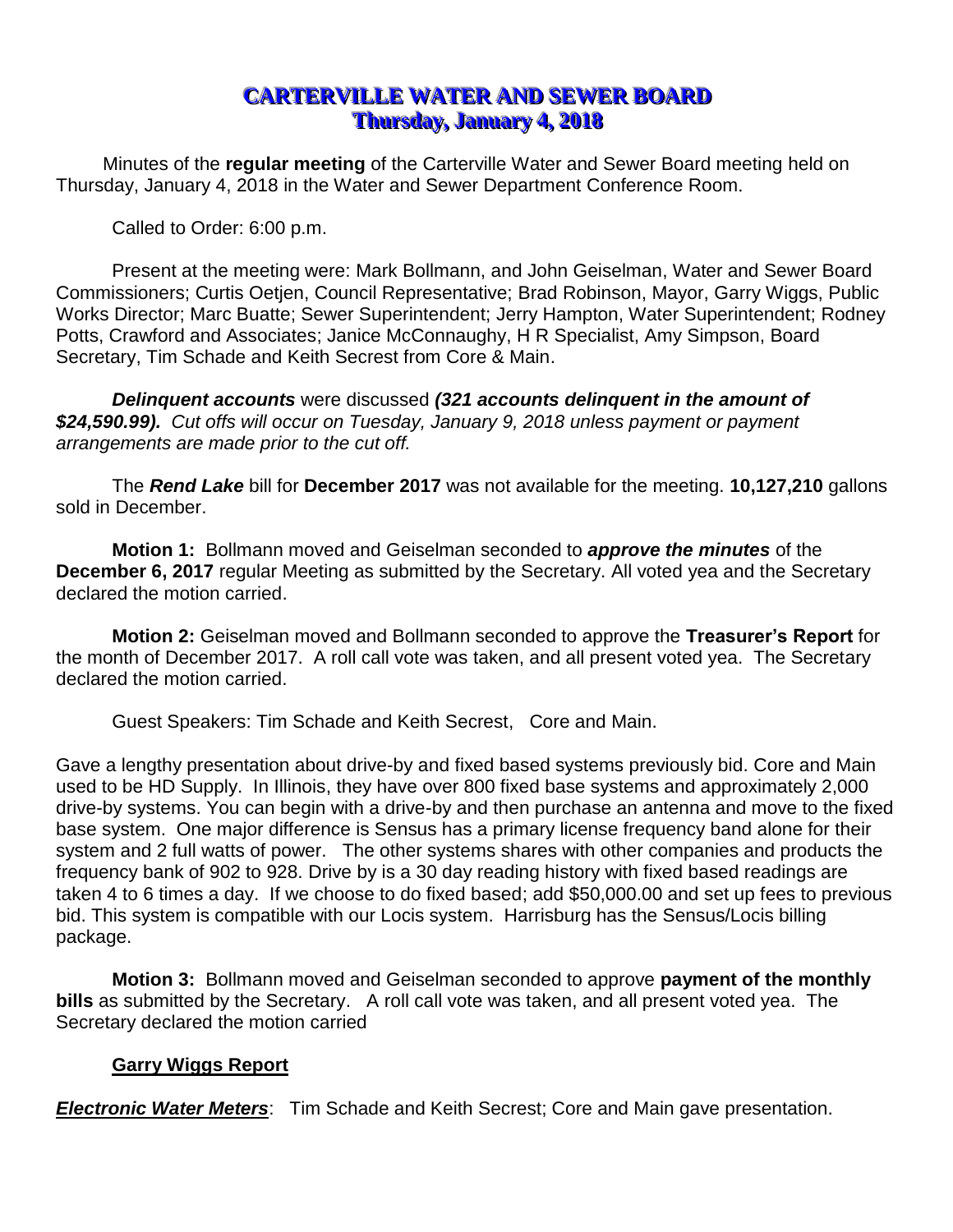*Equipment:* Jerry Hampton will present truck pricing information.

# **Jerry Hampton Report**

Jerry gave a complete run down of all the leaks and taps completed this past month. Meter readings took 6 days to read and with rechecks a total of 8 days. Jerry informed the board he had two proposals turned in for a new truck.

| Truck Bids:             |                                    |             |
|-------------------------|------------------------------------|-------------|
| Ron Ward                | 4 x 4 Standard Cab, 3 quarter ton  | \$26,429.00 |
|                         | 4 x 4 Extra Cab, 1/2 ton           | \$27,190.00 |
| Auffenburg              | GMC 1500 Double cab, 1/2 ton 4 x 4 | \$26,935.00 |
|                         | GMC 2500 Double Cab, 3⁄4 ton 4 x 4 | \$29,094.00 |
| <b>Marion Chevrolet</b> | 1500 Double Cab,                   | \$28,158.30 |
|                         | Double Cab, 3⁄4 ton, long bed      | \$30,138.85 |

**Motion 4:** Bollmann moved and Geiselman seconded to **advertise for Truck Bids**. A roll call vote was taken, and all present voted yea. The Secretary declared the motion carried.

Curtis Oetjen will write up the specs for the truck bid and Khrissy Hollister will place the ad and publish the bid.

### **Marc Buatte Report**

**Rebuild for the Rotor**: Pressure wash when it turns warmer. Blades are off and needs to be cleaned up and get ready to epoxy. Still need to order the bearings and blades.

Marc has an outline and goals for 2018. Rodney suggested to a one, three, and five year goals and set another meeting with pricing detail. Set up a special meeting for the board to review these outlines and goals.

**Rebuild Influent Wet Well:** Currently, we have 3 10 horsepower pumps no spares and these pumps are spliced together within the wet well itself. The piping is scaling and deteriorating. Marc gave figures of the cost to be approximately \$55,000.00 for this rebuild. Mayor Robinson recommends revisiting this issue at the special meeting and to have hard prices on the pumps and control panel.

**Blower:** Digestor to upgrade for \$5,000 to \$10,000 will get pricing and present at special meeting.

**Motion 5:** Geiselman moved and Bollmann seconded to approve the following leak credits:

#### **Leak Credits**

| 05-4051 | Charlene Burrell; 206 Prentice     | \$31.45 |          |
|---------|------------------------------------|---------|----------|
| 18-7050 | Cindy Rolape; 5511 Brownsville Rd  | \$40.78 |          |
| 10-5660 | Teresa Brown; 318 E. Grand         | \$24.82 |          |
| 12-4110 | John Kiesling; 303 S. Greenbriar   | \$14.74 |          |
| 08-1441 | Rob Thompson; 607 Willow           | \$10.86 |          |
| 19-0770 | Donna Meier; 13634 N. Greenbriar   | \$66.78 |          |
| 07-0770 | Alexandria Frey; 1100 Willow Apt A | \$27.91 | \$217.34 |